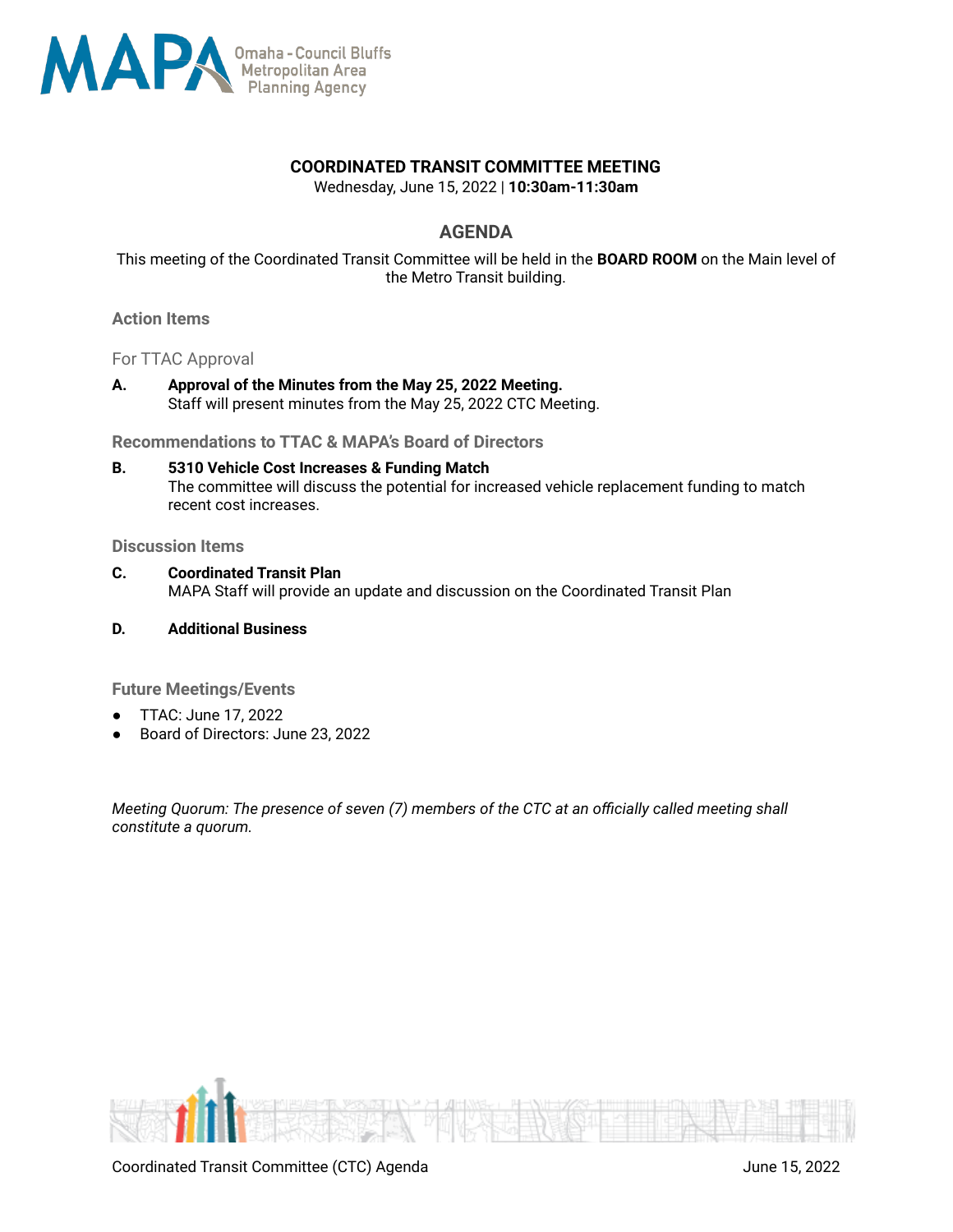# Coordinated Transit Committee Meeting

Wednesday May 25, 2022 Metropolitan Area Planning Agency 2222 Cuming Street, Omaha, NE 68102 402-444-6866

# MINUTES

In attendance:

Voting Members Ann Grober (Council Bluffs) Amanda Parker (Bellevue) Randy Stonys (ENHSA) Scott Stopack (La Vista / Ralston) Donna Monteleagre (Papillion) Natasha Wilkins (Black Hills) Melanie Peterson (Nebraska VR)

Non-Voting Members Anne Woodruff (UNMC Monroe Myers Center) Ann Erickson (Florence Home)

Additional Attendees Kaily Stanley (La Vista) Tammy Bradley (Florence) Alex Johnson (City of Omaha) Marcus Chaffee (City of Omaha) Jeff Martin

# MAPA

Carlos Morales (MAPA) Travis Halm (MAPA) Court Barber (MAPA) Lindsey Button (MAPA)

# **Ann Grober called the meeting to order at 10:32am.**

Action Items

A. Approval of the Minutes from April 20, 2022 meeting.

Quorum was not met at the start of the meeting. Item B was therefore discussed prior to voting on the April meeting minutes.

Adjustments to the minutes concerned the attendance list with the removal of Bill White from Black Hills Works and a spelling correction to Natasha Wilkins name.

**Ann made a motion to approve the minutes from the April 20, 2022 meeting. NAME seconded this motion. Yay: unanimous Nay: 0 Motion carried.**

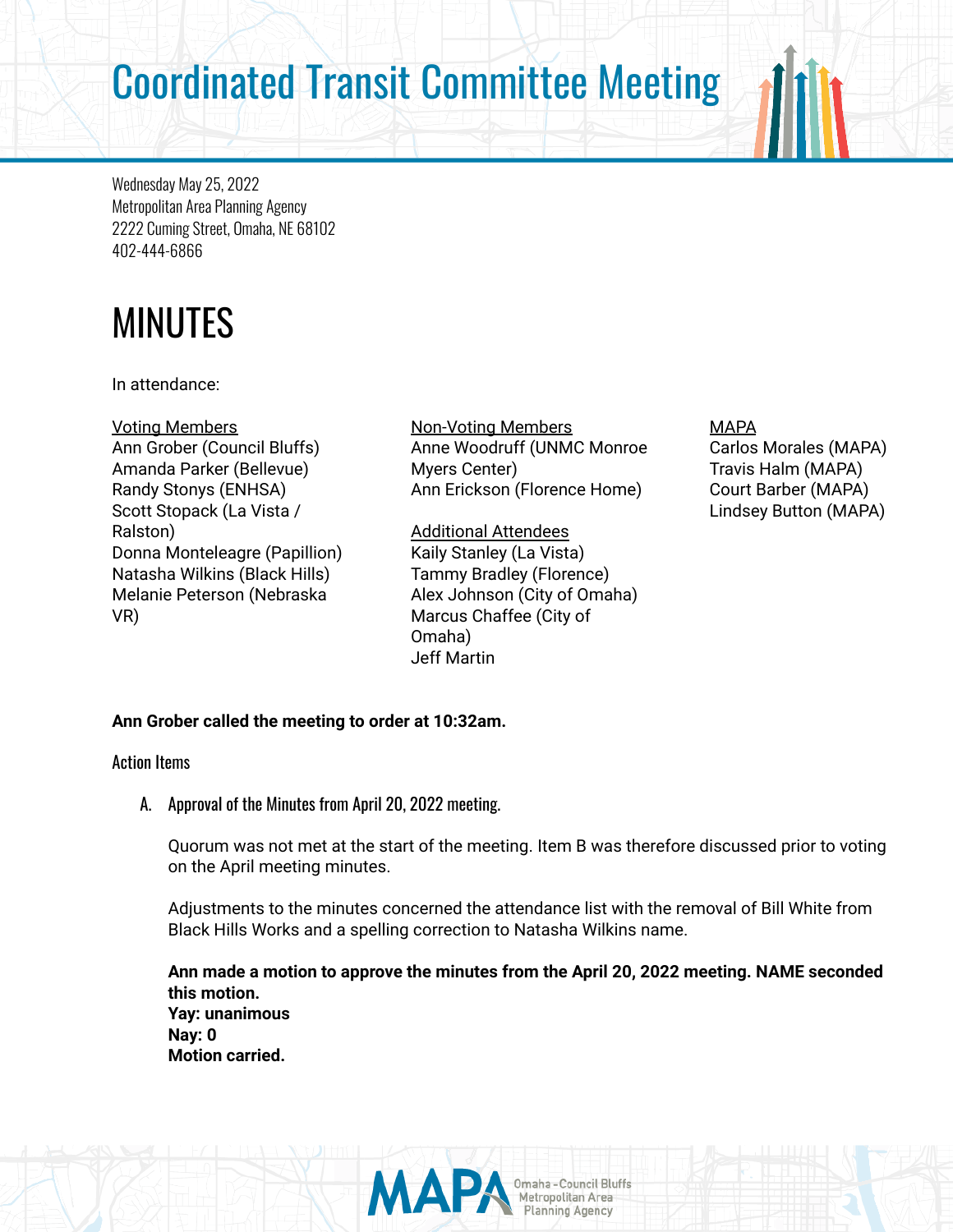#### Discussion Items

#### B. City of Omaha Housing Action Plan - Survey Session

Alex Johnson with the City of Omaha provided a brief overview of the City's Housing affordable action plan efforts to date, and led a listening session as an example of how the City holds public outreach efforts as a part of developing their action plan. The City has a target of completing the action plan by the end of this year, and is consulting with RDG on that effort.

Discussion points from the listening session included experiences with housing related transit in the past. How municipalities are considering and implementing transit and housing together. Policy ideas and coordinated efforts. And fair access to housing in light of transit limitations.

### C. Coordinated Transit Plan Update (CTP)

Travis Halm provided an update on the CTP since the April meeting. The three goals from the previous plan will remain for the new plan (Enhance Collaboration, Raise Community Awareness, and Provide Options and Connections). Specific strategies were updated based upon discussion from the April 20 meeting. New strategies included the Homestead Act Compliance, finding ways to work around insurance and liability hurdles, having a paratransit user attend each CTC meeting, providing training opportunities, utilizing subcommittees again for various issues (i.e. 5310 committee), and including an immigrant and refugee component with a focus on language barriers.

MAPA will be sending out a survey to the CTC this week to help establish where we should host listening sessions. There is a tight timeline, and the goal would be to complete 3-5 listening sessions once the survey is completed in June.

The current timeline is to have the survey completed by mid-June, create the plan in June/July, draft in August, and final in October.

Grober requested that the powerpoint be sent out to the membership so that everyone has access to it for reference.

#### D. Additional Business

Ann Grober discussed bringing back "Agency Spotlights" to CTC meetings. Pre COVID we would try to have non member agencies come in and discuss what they do and how they integrate into the community. If anyone has an idea of potentially interested agencies, please let Travis Halm or Court Barber know so they can make contact and invite them to speak.

Court Barber provided an update on the 5310 award process. The call for project info was shared at the last meeting. Award letters will be going out in the next couple weeks. The grants have been submitted to FTA for this year and last year's contracts should be coming very soon. If you are expecting a service contract that should be coming very soon. Vehicle purchases are still delayed at Iowa DOT and NDOT due to supply chain issues. NDOT is also working on a new contract and some vehicles that were already in the queue may be coming this summer, but

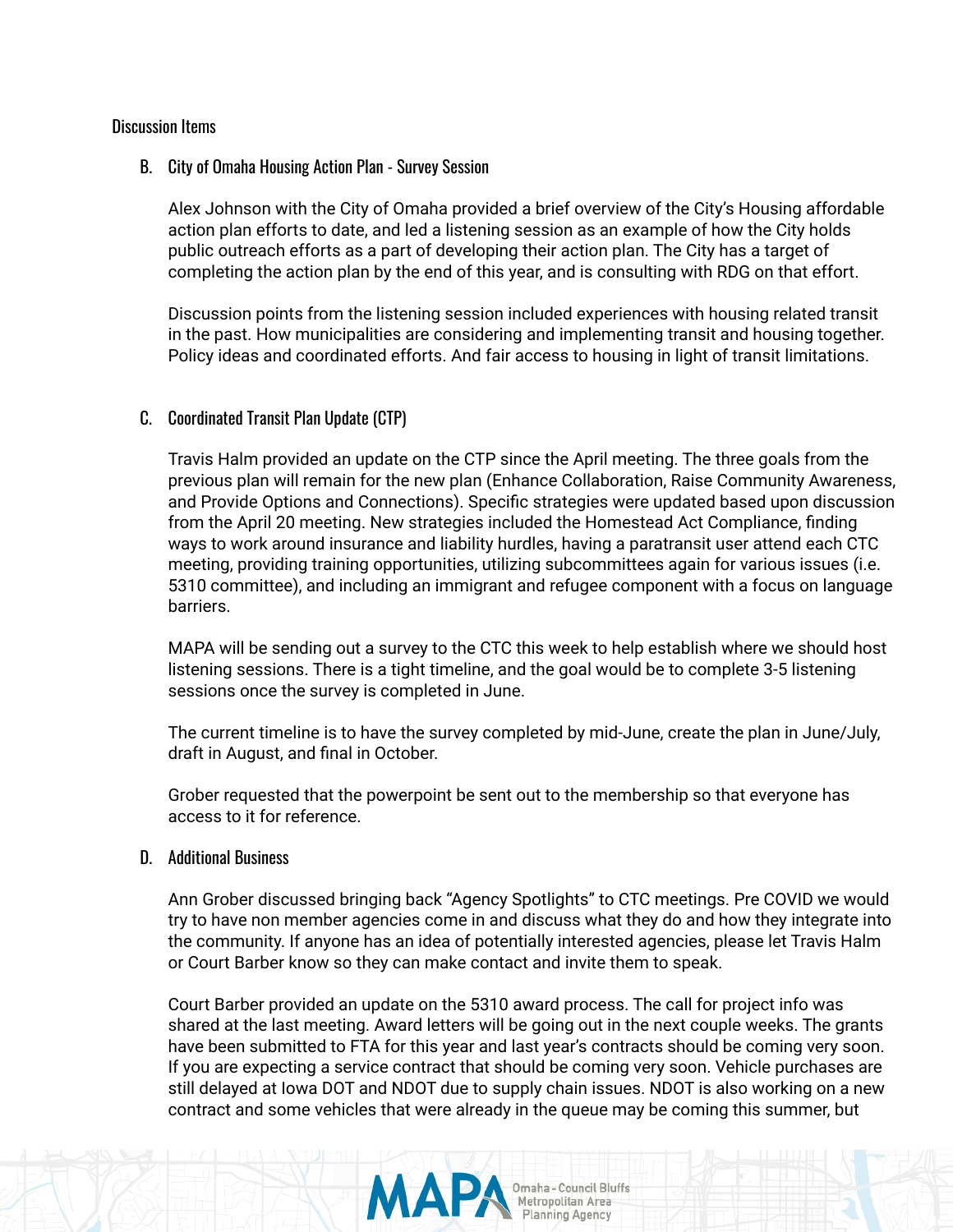anything that has not been awarded will be looking at winter or into 2023 for delivery. Court will be reaching out to agencies to discuss upcoming vehicle purchases to ensure the DOTs are on the same page with the regional program and ensure we don't over or under order any vehicles.

Barber asked the committee to consider for discussion at the next meeting if past award amounts should be increased in order to cover the increase in vehicle cost to ensure that this difference is not put 100% on the local match side. There is additional funding available for this increase. Typically such increases would be covered, but because these increases are much more substantial, it would impact the program. Grober requested that Barber send committee members a summary of current awards and this discussion point so that there is ample time to review prior to the June meeting.

Driver shortages and hiring have also been an issue. Barber and Grober proposed discussion of a possible driver pool at the next CTC meeting in June.

# **Motion to adjourn made by Ann Grober. Meeting was adjourned at 11:24am.**

Future Meetings/Events

CTC: June 15, 2022

MAPA Board of Directors: Thursday, May 26, 2022

TTAC: Friday, June 17, 2022